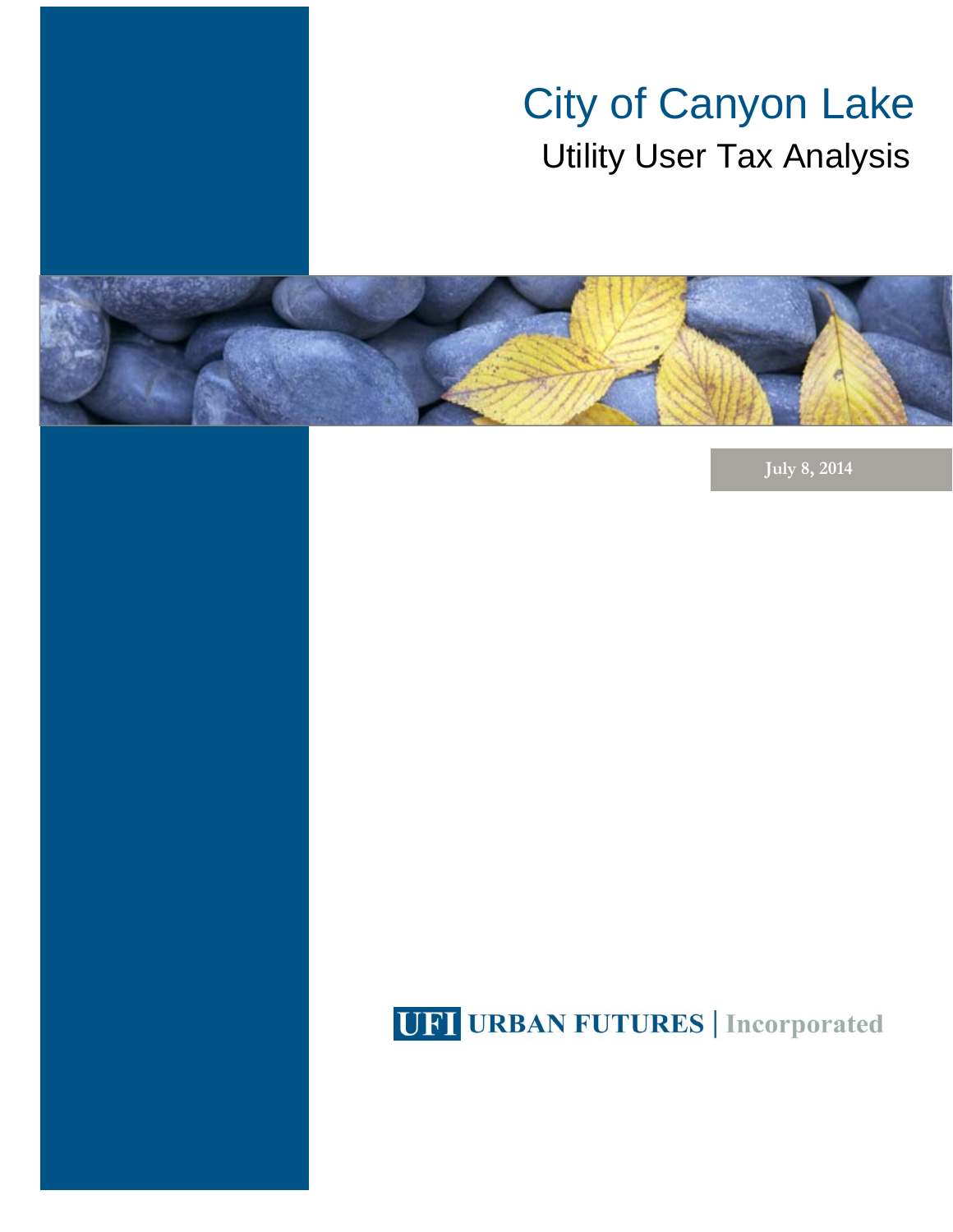City of Canyon Lake Utility User Tax Analysis

Submitted By:

### **UFI URBAN FUTURES** | Incorporated

Urban Futures, Inc. 3111 North Tustin, Suite 230 Orange, CA 92865 www.urbanfuturesinc.com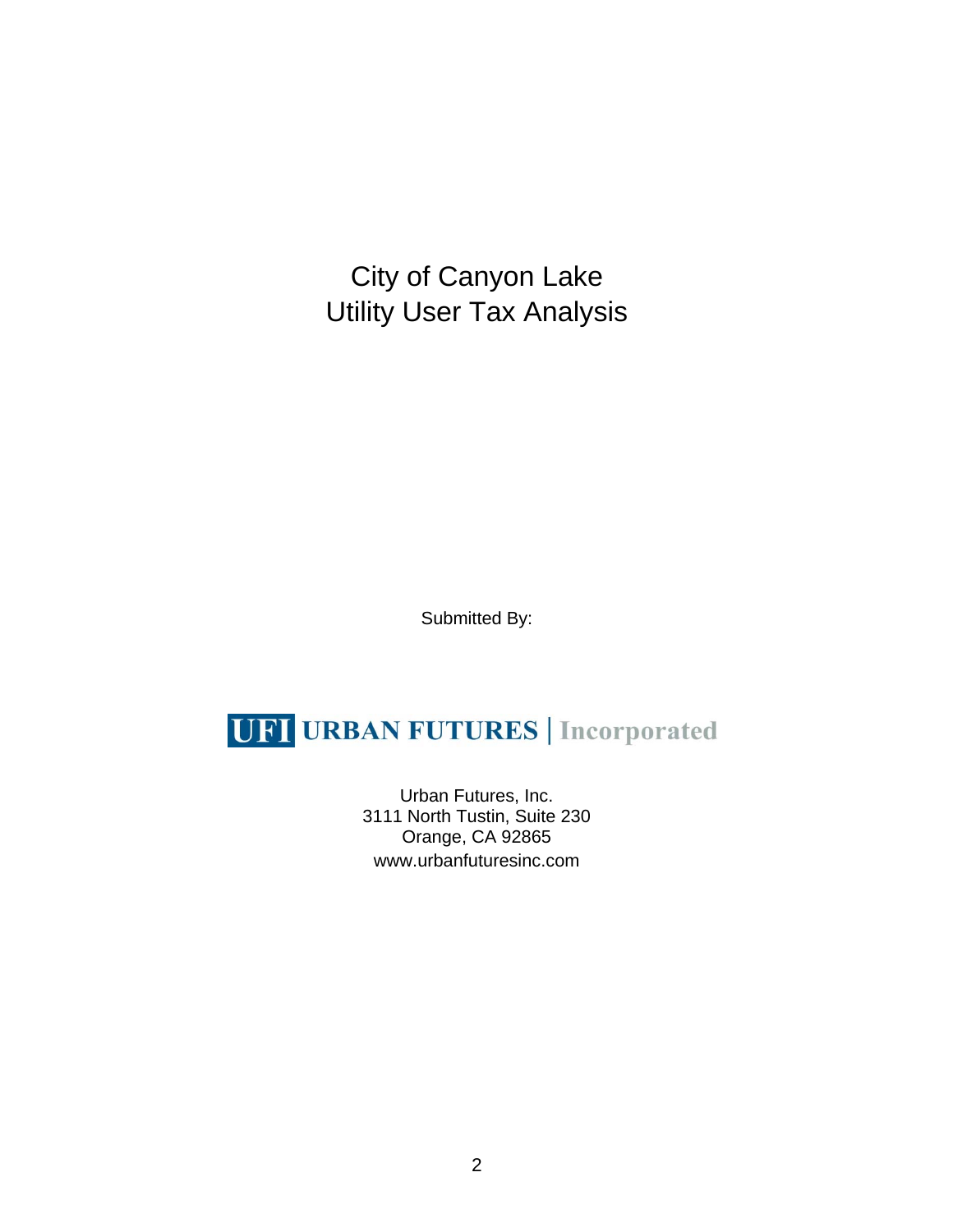## Table of Contents

| <b>BACKGROUND INFORMATION</b>            | 4 |
|------------------------------------------|---|
| CALIFORNIA UTILITY USER TAXES            | 4 |
| <b>TAXABLE UTILITIES</b>                 | 5 |
| <b>UUT TAX RATES</b>                     | 5 |
| UUT RATES FOR CITIES IN RIVERSIDE COUNTY | 5 |
| <b>VOTER APPROVED UUTS</b>               | 5 |
| <b>INITIAL CONCLUSIONS</b>               | 6 |
| <b>EXHIBITS</b>                          | 8 |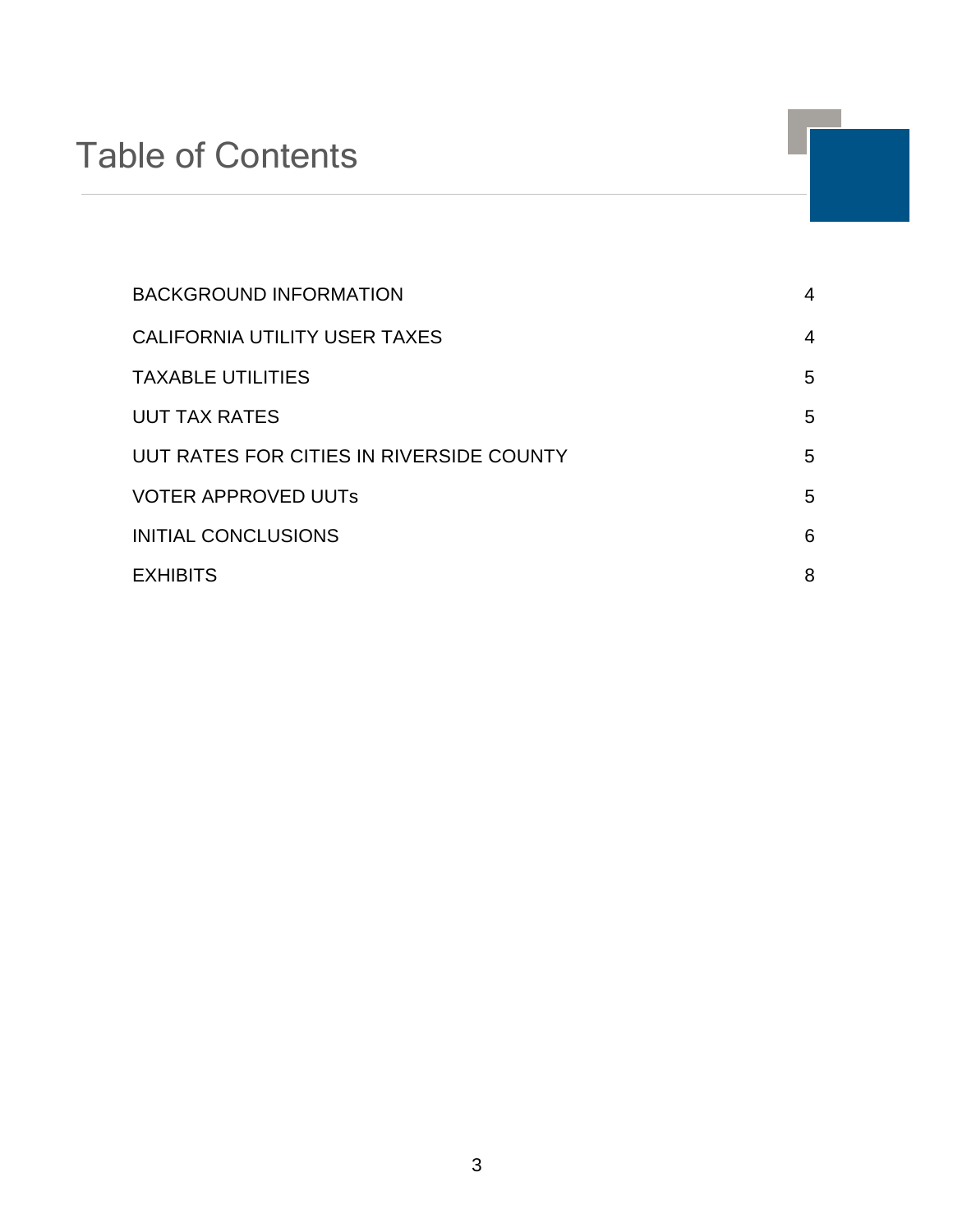

#### **Background Information**

Local agencies, such as cities, may impose taxes using a variety of methods, subject to voter approval. These taxes are classified as either "general" or "special" pursuant to Proposition 218.

A "general tax" may be used for any public purpose - the funds are fully discretionary and may be deposited into the General Fund. A majority vote (50%+1) of the electorate is required to impose, increase, or extend a general tax.

A "special tax" is a tax imposed for a specific purpose. For example, some cities dedicate tax revenues for the payment of law enforcement or street maintenance costs rather than using the taxes for the general operations of government. A two-thirds majority of voters is required to impose, increase, or extend a tax for a specific purpose. Special tax revenues must be accounted for in a separate fund, and the City must prepare an annual report stating the revenues collected and expended.

General taxes may only be put on the ballot at the same general election when the City Council election is held unless the Council unanimously finds that there is an urgent need to impose the tax measure. Upon such unanimous declaration, the General Tax measure may be put before the voters at a special election. Special Taxes may be placed before the electorate at any time, either during a general election or in a special election.

To achieve fiscal sustainability, the City is considering the a potential Utility User Tax measure for residential and non-residential units on the use of telephone, electrical, gas, water, refuse and cable television service.

#### **California Utility User Taxes**

Utility User Taxes (UUTs) in California are taxes that cities and counties are allowed to impose on the consumption of certain utility services. Currently, city and county UUTs generated over \$2 billion per year in tax revenues.

About 146 California cities and 4 counties have a UUT. In nearly all these cases, the UUT was adopted prior to 1996 through a vote of the city council or the County Board of Supervisors. However, after the 1996 passage of Prop 218, to pass such a tax, the voters who would be paying the tax had to approve it directly through voting on a ballot measure.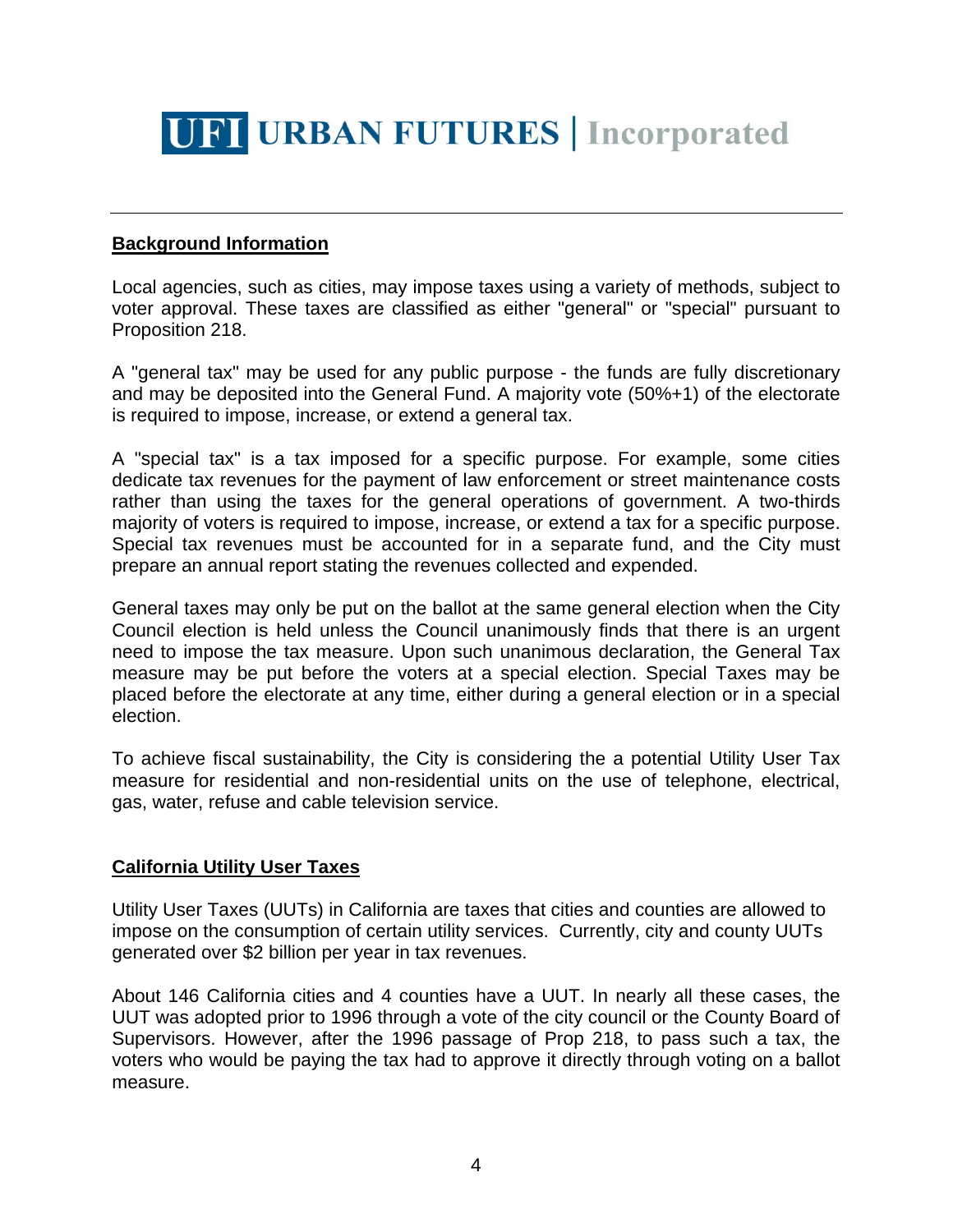About half of all California residents pay a UUT, because although the tax only applies in a relatively small minority of California cities, the cities in which it does apply includes nearly all of the cities in the state with higher populations.

#### **Taxable Utilities**

The list of utilities that can be taxed with a UUT includes:

- Electricity
- Gas
- Water
- Sewer
- Telephone (including cell phones and long distance services)
- Sanitation
- Cable and Satellite Television

#### **UUT Tax Rates**

City UUTs range from a low of 1% to a high of 12.5%.

The rate of a UUT is set by the city in which it is levied. UUT's can be imposed:

- As a special tax, earmarked for a specific purpose.
- As a general tax to be used for a variety of municipal service needs at the discretion of the city council.

The tax is levied by the city, and then collected by the relevant utility as a part of its regular billing procedure. The utility then sends the tax it has collected on behalf of the city to the city.

Some cities charge different tax rates for residential usage versus commercial usage.

#### **UUT Rates for Cities in Riverside County**

In Riverside County, eight (8) cities have a UUT in place. The rates range from a low of 3% to a high of 7%. Included in the chart below are the cities and rates.

| <b>City</b>               | <b>UUT Rate</b> |
|---------------------------|-----------------|
| <b>Beaumont</b>           | 3%              |
| <b>Cathedral City</b>     | 3%              |
| Coachella                 | 5%              |
| <b>Desert Hot Springs</b> | 7%              |
| Indio                     | 3%              |
| Moreno Valley             | 6%              |
| Palm Springs              | 5%              |
| Riverside                 | 6.5%            |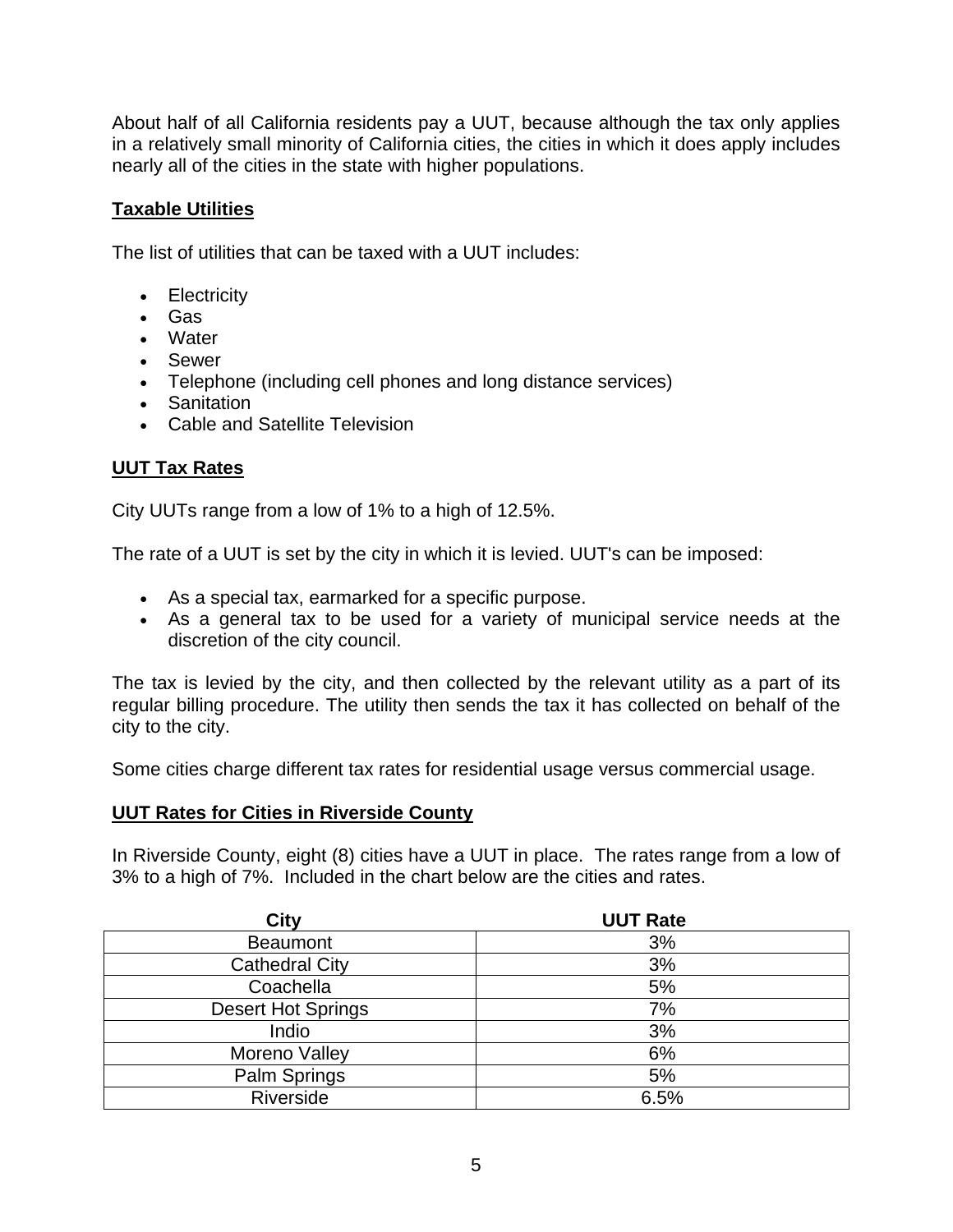#### **Voter Approval of UUTs**

Over 150 cities in California currently levy a Utility User Tax. The rates range from 1% to 12.5%. The utilities to which the taxes are applied vary. In some cities different rates apply to residential versus commercial users. The most common rate (the mode) is 5%, applied broadly among many types of utilities. The average rate (the mean) is 6%. Because most large cities, including Los Angeles, levy Utility User Taxes, the majority of California residents (over 54%) and businesses pay a Utility User Tax.

From June 2012 through June 2014, twenty-three (23) utility user tax measures were placed before voters by cities.

- 15 proposals were passed and 9 were not approved.
- 7 of the 23 were for a new UUT. 3 were passed and 4 were not approved.
- 4 of the 23 were for an increase in the UUT tax rate. Only one of those passed.
- 3 measures asked to increase an existing UUT past a built-in sunset period. 2 of those measures passed.
- 2 measures asked to reduce existing UUT rates. Both measures passed.

There has been a trend in recent years for cities with UUTs to change their ordinances to ensure that it applies to all modern forms of telecommunications (wireless and internet) and billing methods (flat rates).

 5 cities proposed such changes between June 2012 and June 2014. 3 of those requests were approved.

#### **Initial Conclusions**

Cities of similar complexity and like populations, such as Beaumont and La Palma, charge 3% and 4% Utility User Taxes respectively.

This report provides an estimated revenue analysis based on the data provided and general assumptions using census data and publically available utility rate information.

Based on the attached analysis, each 1% increase in the UUT would general \$199,189 in annual revenues for the General Fund. Using the 1% baseline, the chart below depicts the City's revenue potential using rates of 2.95%, 3.95% and 4.95%.

| <b>UUT Rate</b> | <b>Estimated Annual Revenue</b> |
|-----------------|---------------------------------|
| 2.95%           | \$587,608                       |
| 3.95%           | \$786,797                       |
| 4.95%           | \$985,986                       |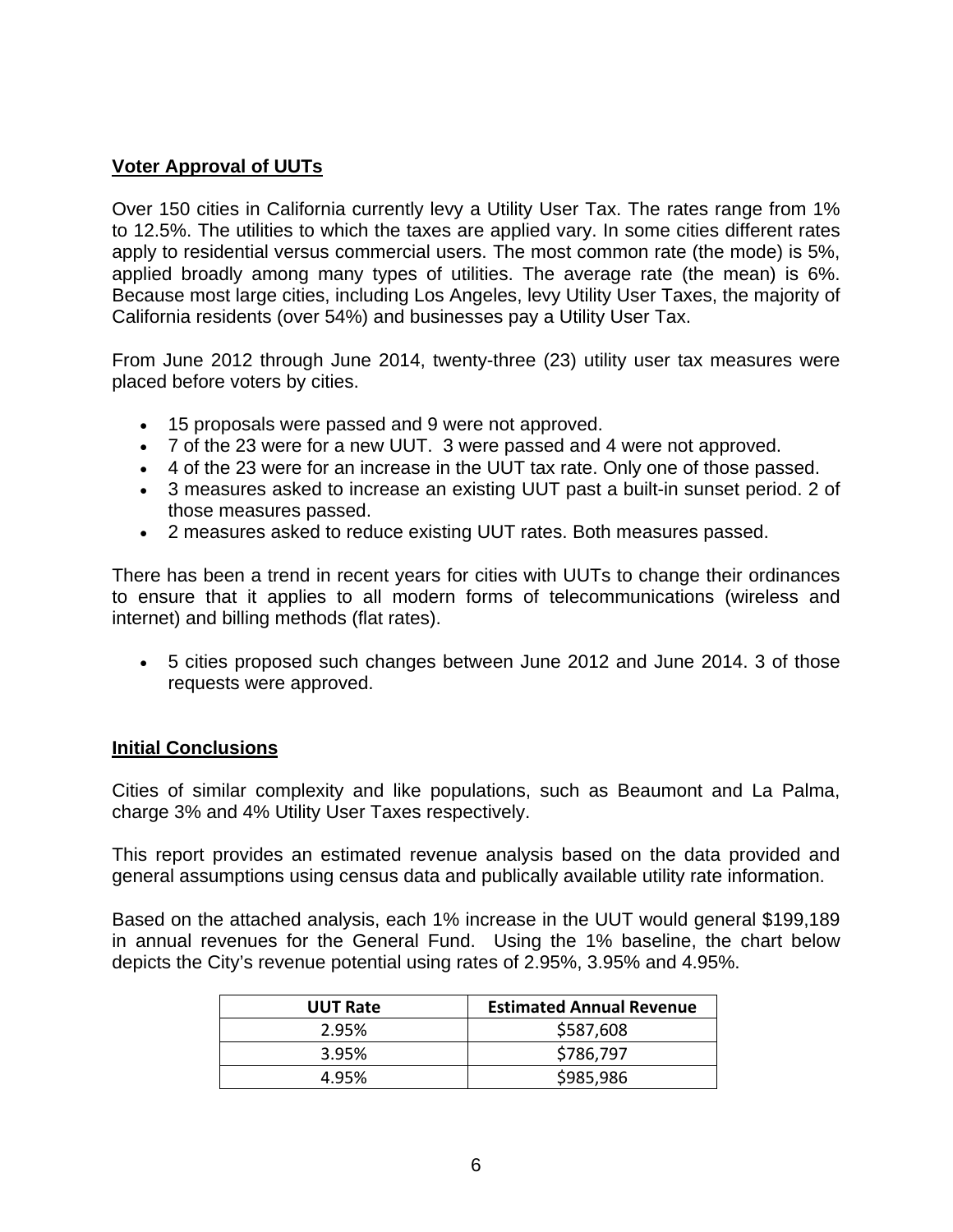It's our understanding the City is operating with a budget deficit of \$775,000. Therefore, to fully fund the current deficit a rate of roughly 3.90% would be necessary (3.90% = \$776,837).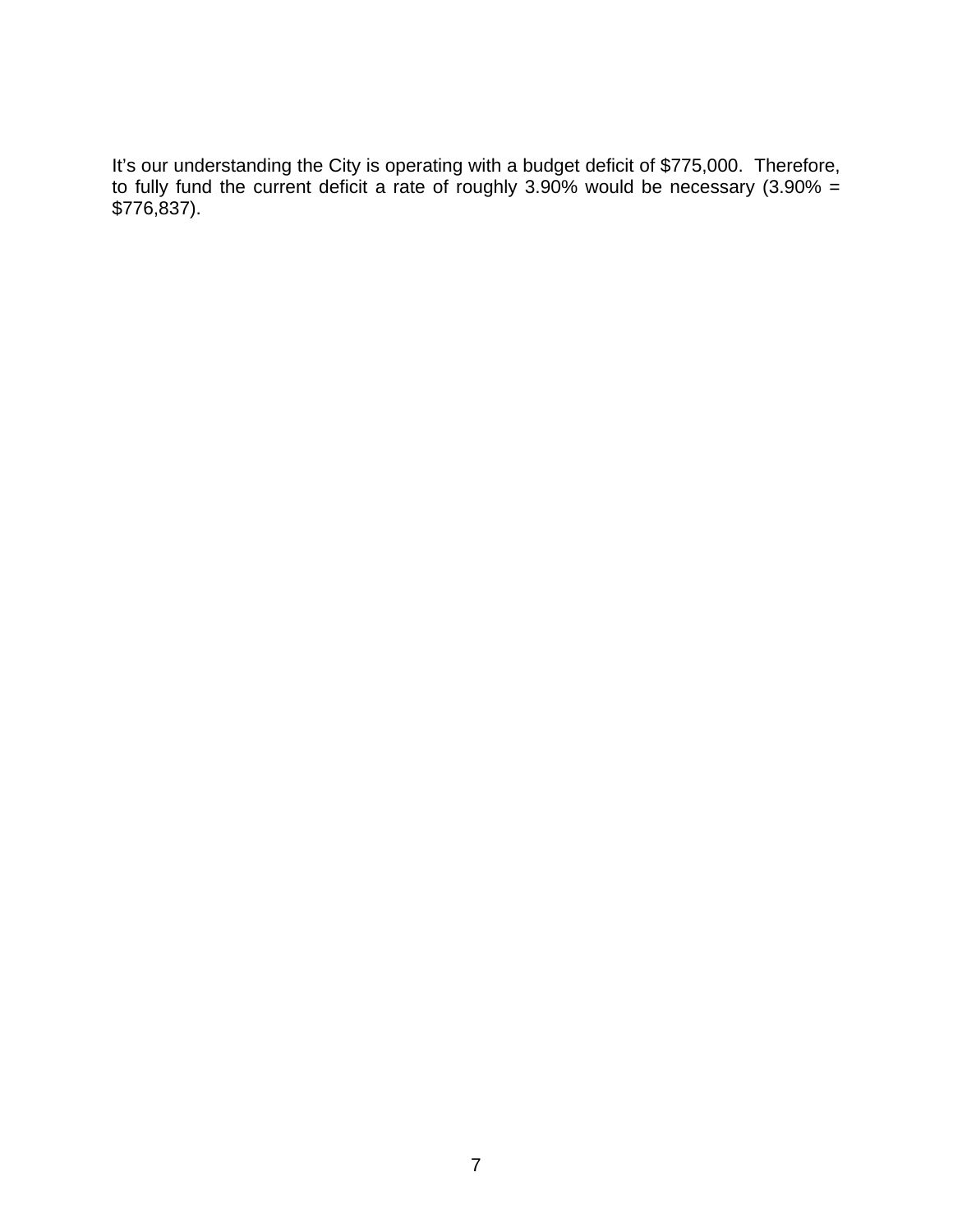#### **EXHIBITS**

- 1. Utility Tax Analysis
- 2. Utility Tax Analysis Rate and Revenue Summary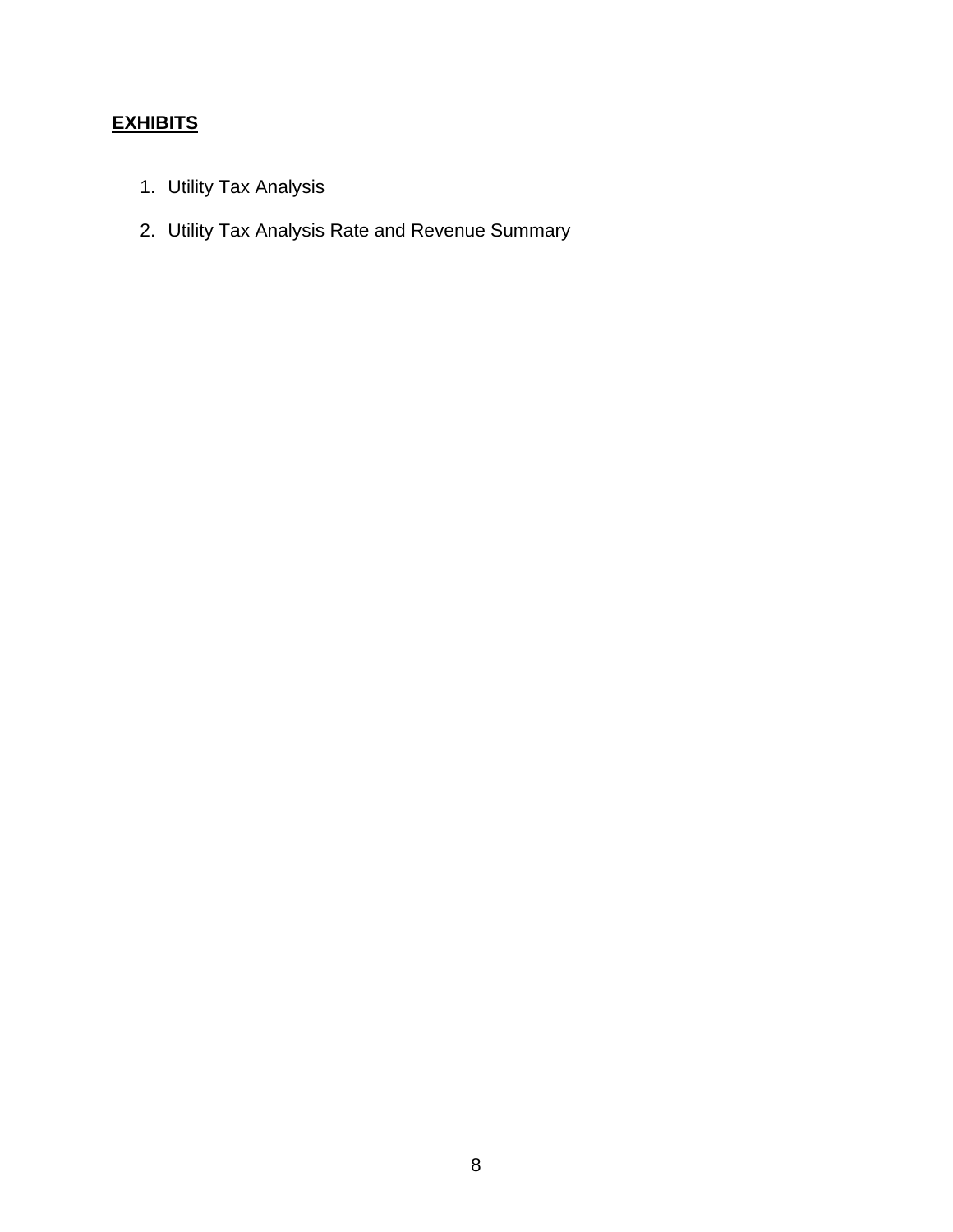Exhibit 1

| <b>City of Canyon Lake Utility User Tax Analysis</b> |                       |    |                                    |  |                       |  |  |  |  |  |  |  |
|------------------------------------------------------|-----------------------|----|------------------------------------|--|-----------------------|--|--|--|--|--|--|--|
|                                                      |                       |    | <b>Estimated Gross Revenues</b>    |  | <b>Estimated</b>      |  |  |  |  |  |  |  |
|                                                      | <b>City Franchise</b> |    | <b>Subject to Franchise for FY</b> |  | <b>Franchise Fees</b> |  |  |  |  |  |  |  |
| <b>Utility Service</b>                               | Rate                  |    | $12 - 13$                          |  | for FY 12-13          |  |  |  |  |  |  |  |
| <b>SCE</b>                                           | 1%                    |    | 12,129,662.85                      |  | 121,296.63            |  |  |  |  |  |  |  |
| So Cal Gas                                           | 1%                    |    | 32,503.00                          |  | 325.03                |  |  |  |  |  |  |  |
| CR&R                                                 | 8%                    |    | 1,053,009.00                       |  | 84,240.72             |  |  |  |  |  |  |  |
| Verizon (Cable)                                      | 5%                    |    | 1,105,280.00                       |  | 55,264.00             |  |  |  |  |  |  |  |
| Time Warner (Cable)                                  | 5%                    |    | 1,175,230.00                       |  | 58,761.50             |  |  |  |  |  |  |  |
| <b>Telephone Service</b>                             | 0%                    |    | 1,391,359.00                       |  |                       |  |  |  |  |  |  |  |
| Elsinore Valley Municipal Water District             | 0%                    |    | 3,031,850.00                       |  |                       |  |  |  |  |  |  |  |
|                                                      |                       | \$ | 19,918,894                         |  | 319,888               |  |  |  |  |  |  |  |

Notes:

1) Telephone revenues based on the assumption of 4,047 telephone connections, equal to the number of housing

units according to census data, using cost of living rate for telephone of \$28.65 per month

2) Water revenues based on the assumption of 4,047 connections, equal to the number of housing units according to census data, assuming only tier one rates (\$1.727/BU ) and daily service charge (\$0.354)